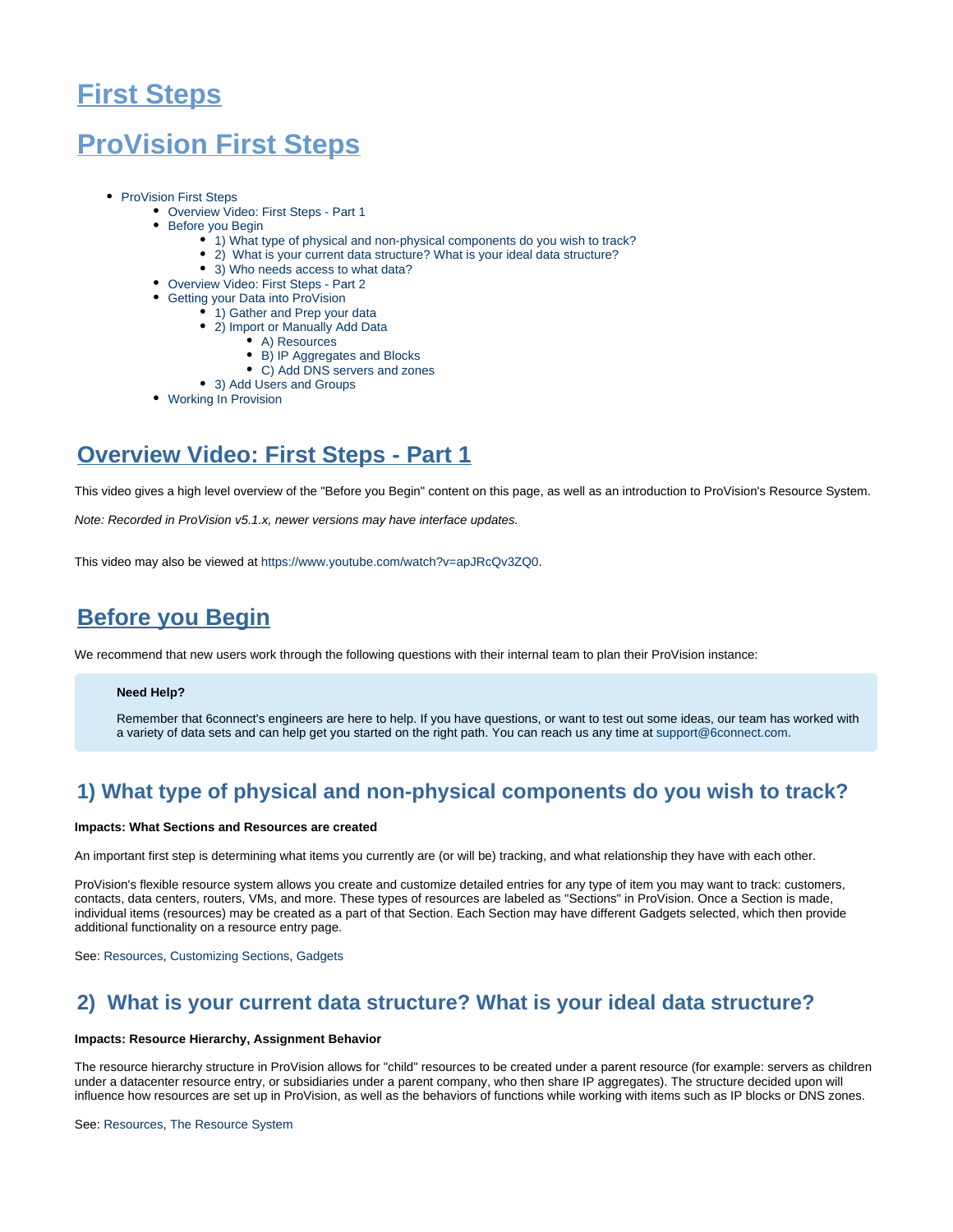## **3) Who needs access to what data?**

## **Impacts: User and Group Permissions**

In ProVision, standard user permissions are set by resource and functional area (IPAM, Resource, Peering, etc), with fine-grained permissions able to be set for specific resources.

Global Admin permissions give access to additional functions such as configuration settings, importing, and Scheduler tasks. Determine which users will require administrative access, and which will have access to only specific resources or functional areas. You will need to get more specific later, but having some high level groups to work with is a great start.

See: [Users & Permissions](https://docs.6connect.com/display/DOC/Users+and+Permissions)

## <span id="page-1-0"></span>**Overview Video: First Steps - Part 2**

This video gives a high level overview of the "Getting your Data into ProVision" content on this page.

Note: Recorded in ProVision v5.1.x, newer versions may have interface updates.

This video may also be viewed at <https://www.youtube.com/watch?v=2e0H1H4rTTs>.

## <span id="page-1-1"></span>**Getting your Data into ProVision**

After determining your internal goals and processes, it's time to get your data into ProVision!

## **Start Small**

When importing data into ProVision, data validation is a key step to ensure that everything is accurate. Upon importing your data, you may see some errors that result in a stop in the import process! It is recommended that you break up your imports to both keep them manageable and give you a chance to normalize your data prior to importing.

## <span id="page-1-2"></span>**1) Gather and Prep your data**

Determine where your data will be from:

## **Excel / Spreadsheets:**

May be used to import: Resources, IP Aggregates/ Blocks, DNS BIND Zones

If you currently use Excel or other spreadsheet program for tracking, you will need to verify that your spreadsheets are "cleaned up" according to the information on the [Importing Your Data](https://docs.6connect.com/display/DOC/Importing+Your+Data) page under "Preparing for Data Import":

- Make sure that you use UTF-8 encoding, remove extraneous blank rows, and compare your data to the data fields available in ProVision, shown under ["Which Import Tool Should I Use?"](https://docs.6connect.com/display/DOC/Importing+Your+Data).
- Review [sample files](https://docs.6connect.com/display/DOC/Import+Templates) if desired to see example formats.
- If you plan to track custom types of resources by creating Sections, you will need to [create a Section](https://docs.6connect.com/display/DOC/Customizing+Sections) with [custom fields,](https://docs.6connect.com/display/DOC/Customizing+Fields) and verify that your spreadsheet contains the same fields.

Once your verification / cleanup is complete, export your spreadsheet as a .csv file.

See: [Importing Your Data,](https://docs.6connect.com/display/DOC/Importing+Your+Data) [Resources](https://docs.6connect.com/display/DOC/Working+with+Resources), [Import DNS Zones](https://docs.6connect.com/display/DOC/Import+DNS+Zones)

**RIR**

May be used to import: IP Aggregates

No advance preparation is needed for aggregates imported from RIR. ProVision's built-in importer will ask for your ORGID or an IP, and then populate an aggregate list from that information. Simply choose which aggregates you wish to import.

See: [Import Aggregate Blocks](https://docs.6connect.com/display/DOC/Import+Aggregate+Blocks)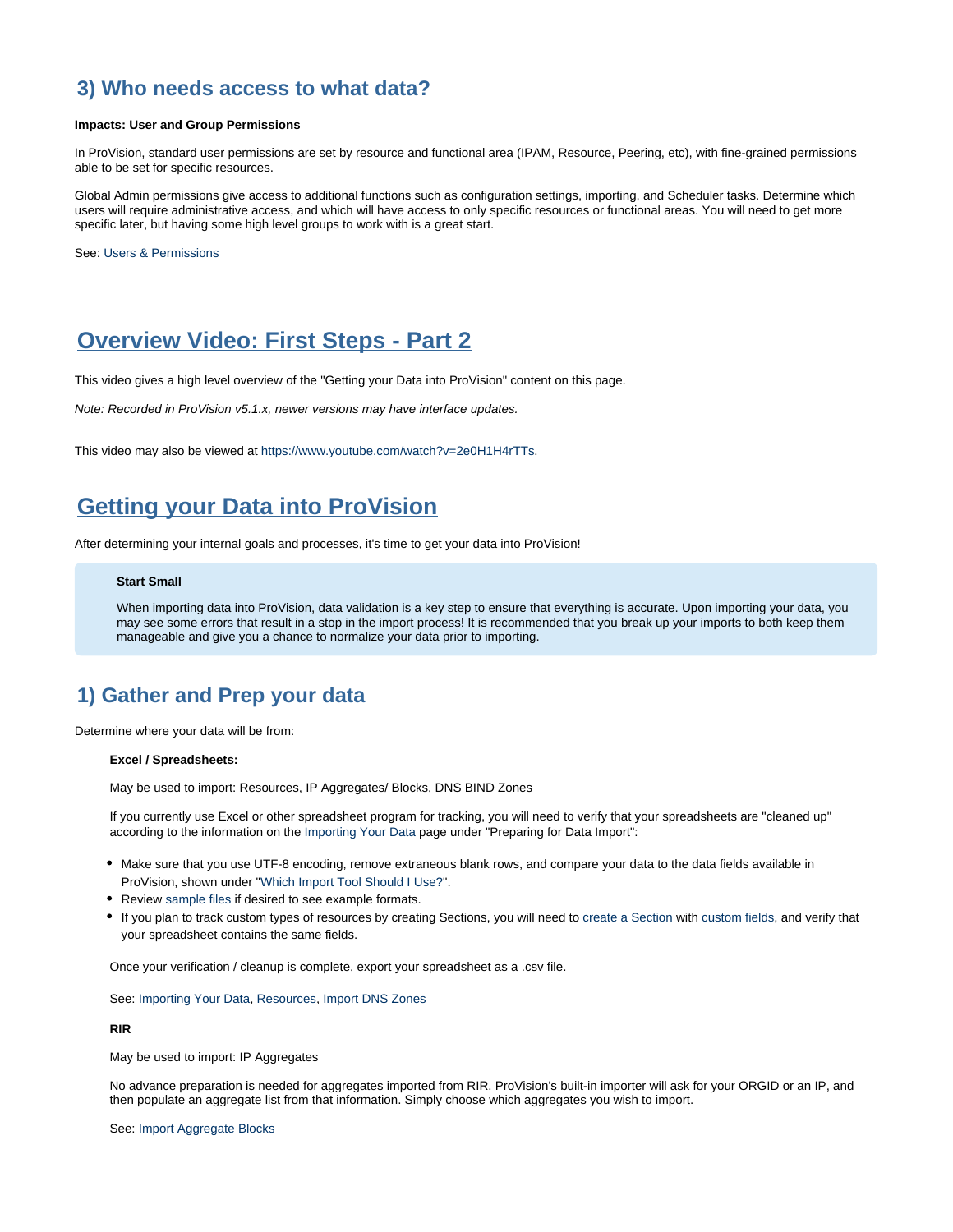## **DNS Servers**

May be used to import: DNS Zones

ProVision provides automated tools for importing DNS zones from the following server types: BIND, PowerDNS, InfoBlox, NS One, Dyn DNS, and DNSMadeEasy servers, as well as IPPlan MySQL Databases.

Before importing DNS zones, it is recommended that a [DNS Group be created](https://docs.6connect.com/display/DOC/Working+with+DNS+Groups) to hold the zones being imported, and that the [DNS server](https://docs.6connect.com/display/DOC/Working+with+DNS+Servers)  [be added into ProVision](https://docs.6connect.com/display/DOC/Working+with+DNS+Servers) so that zone updates may be pushed.

For general DNS task, see: [DNS Administration,](https://docs.6connect.com/display/DOC/DNS+Administration) [DNS Tab](https://docs.6connect.com/display/DOC/DNS+Tab), [Working with DNS Groups,](https://docs.6connect.com/display/DOC/Working+with+DNS+Groups) [Working with DNS Servers](https://docs.6connect.com/display/DOC/Working+with+DNS+Servers)

For specific DNS zone import instructions for each DNS server type, see: [Import DNS Zones](https://docs.6connect.com/display/DOC/Import+DNS+Zones)

### **Manually Adding Data**

ProVision allows manual adding of data at any time. We recommend verifying that the item has not already been added beforehand (to prevent duplicates), and keeping your desired data structure in mind.

## <span id="page-2-0"></span>**2) Import or Manually Add Data**

The order in which items are added will depend on what ProVision functional area (Resources, IPAM, DNS) you will be using, and what the current / desired data structure is.

<span id="page-2-1"></span>In general, the following order is recommended:

## **A) Resources**

Importing or creating your resources first allows subsequent items to be associated with those resources.

Note: If you already have "Resource" data associated with your IP block data (ie, as fields in a spreadsheet with Resource Name and Resource ID), you may choose not to create those resources ahead of time. The [IP Import from CSV](https://docs.6connect.com/display/DOC/IP+Import+from+CSV) tool will give you an option to create those resources during the IP import process.

Import customers, physical devices, locations, and so forth through the [Resource Import from CSV](https://docs.6connect.com/display/DOC/Resource+Import+from+CSV) tool. If you wish for additional customization, you may [create a custom Section,](https://docs.6connect.com/display/DOC/Customizing+Sections) [add the desired fields](https://docs.6connect.com/display/DOC/Customizing+Fields), and import resources under that Section through the [Resource](https://docs.6connect.com/display/DOC/Resource+Import+Tool)  [Import Tool.](https://docs.6connect.com/display/DOC/Resource+Import+Tool)

Adding resources manually may be done at any time under the **Resources** tab, by clicking the "Add Entry" button.

See: [Resources](https://docs.6connect.com/display/DOC/Working+with+Resources), [Importing Your Data](https://docs.6connect.com/display/DOC/Importing+Your+Data)

## <span id="page-2-2"></span>**B) IP Aggregates and Blocks**

Import your IP Aggregates through the [Import from RIR](https://docs.6connect.com/display/DOC/Import+Aggregate+Blocks) tool, or from a .csv file via [IP Import from CSV.](https://docs.6connect.com/display/DOC/IP+Import+from+CSV)

The Import from CSV tool will create Top-Level Aggregates and place blocks under those aggregates based on the following method:

First, the importer will parse through the provided data, order all blocks from largest to smallest, then attempt to split the largest block out of an existing block matching the IP space and RIR. If that fails (no larger block exists), then that block is added in the system as its own Top-Level-Aggregate. Subsequent blocks will undergo the same process.

This method ensures that your list of IP blocks does not need to be organized in any particular order.

If your import includes a large number of small blocks (/30s, /32s), be sure you've included at least one large block which encompasses them (/24, /22). This will ensure that the smaller blocks are neatly organized under the larger block, rather than imported as their own Top-Level Aggregates.

See: [Importing Your Data](https://docs.6connect.com/display/DOC/Importing+Your+Data)

## <span id="page-2-3"></span>**C) Add DNS servers and zones**

If using the DNS module in ProVision, you will need to add your servers prior to importing zones.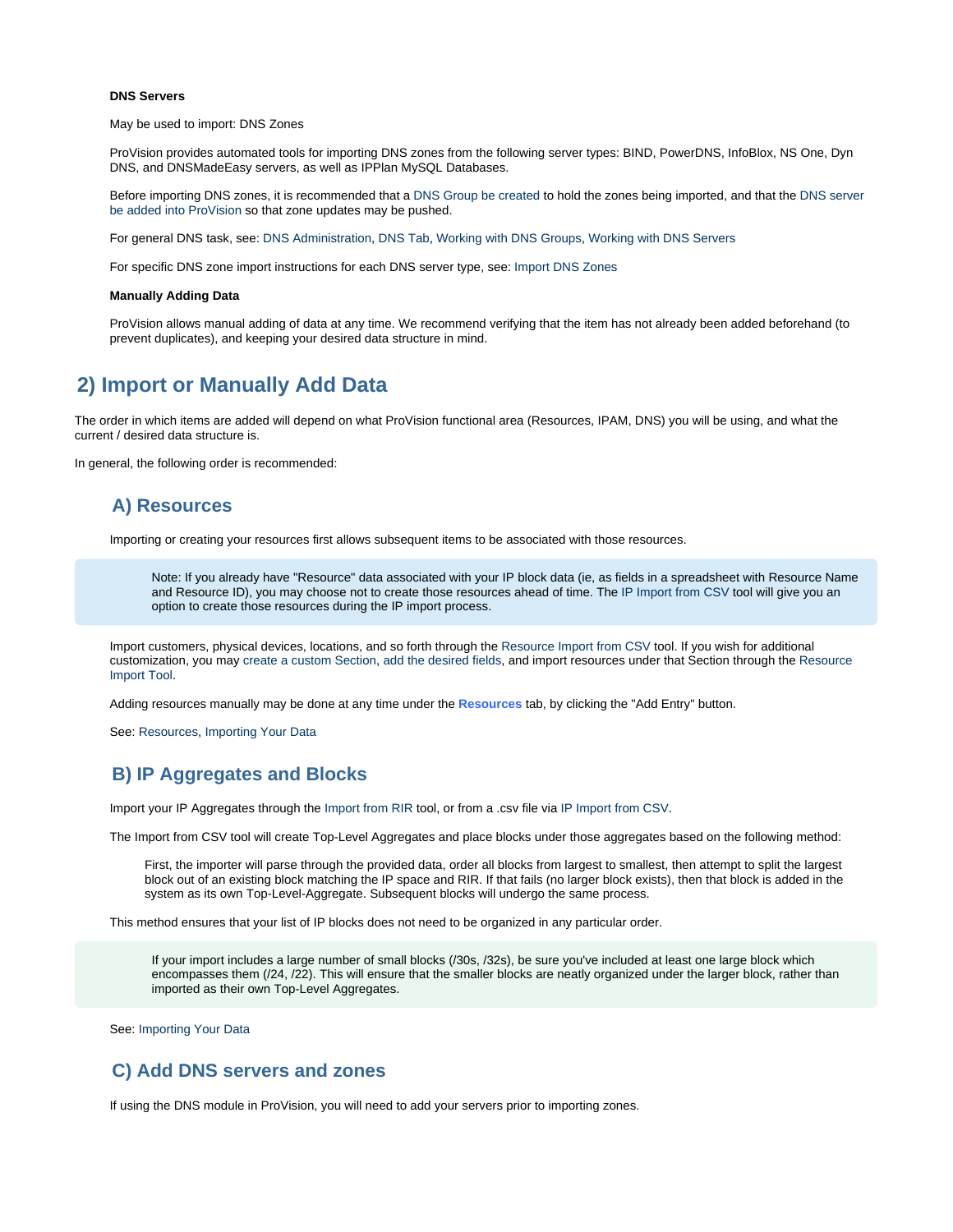## **Add DNS Severs**

Adding DNS servers requires administrative access.

Servers are added under the [DNS](https://docs.6connect.com/display/DOC/DNS+Tab) tab of ProVision, under "DNS Servers". Click on "Add Server" and fill out the server information.

See: [Working with DNS Servers](https://docs.6connect.com/display/DOC/Working+with+DNS+Servers)

Information for specific server types and options is available under the following sections:

- [Configuring ISC BIND Support](https://docs.6connect.com/display/DOC/Configuring+ISC+BIND+Support)
- [Configuring PowerDNS Support](https://docs.6connect.com/display/DOC/Configuring+PowerDNS+Support)
- [Configuring Secure64 Support](https://docs.6connect.com/display/DOC/Configuring+Secure64+Support)
- [Configuring Split Horizon and Views](https://docs.6connect.com/display/DOC/Configuring+Split+Horizon+and+Views)
- [Configuring DNSSEC](https://docs.6connect.com/display/DOC/Configuring+DNSSEC)

## **Import DNS Zones**

After creating the applicable servers in ProVision, you may import or manually add DNS zones.

ProVision offers multiple DNS zone import options, available under the **Data Import** tab in the Admin section. For more information on importing DNS zones, see [Importing your Data](https://docs.6connect.com/display/DOC/Importing+Your+Data) and [Import DNS Zones.](https://docs.6connect.com/display/DOC/Import+DNS+Zones)

## **BIND Zone Import**

Imports using the named.conf configuration file tied to the zones you are uploading, a .zip or .tar file of the zones themselves, and an optional .csv file mapping zones to customers.

#### **PowerDNS Zone Import**

Option is available after configuring a PowerDNS server with a MySQL backend. Connects to the selected server and imports all zones.

### **InfoBlox Zone Import**

• Imports DNS zones using a provided host, username, and password. The InfoBlox import pulls all zones on the InfoBlox LOCAL grid and adds them to a designated group. It is advised to [create a DNS Group](https://docs.6connect.com/display/DOC/Working+with+DNS+Groups) prior to the import with default parameters and NS records to be inherited by the imported records.

### **NS One Zone Import**

• Imports DNS zones using a NS One API Key. It is advised to [create a DNS Group](https://docs.6connect.com/display/DOC/Working+with+DNS+Groups) prior to the import with default parameters and NS records to be inherited by the imported records.

## **Dyn DNS Zone Import**

• Imports DNS zones using a Dyn DNS customer name, username, and password. It is advised to [create a DNS Group](https://docs.6connect.com/display/DOC/Working+with+DNS+Groups) prior to the import with default parameters and NS records to be inherited by the imported records.

## **DNSMadeEasy Zone Import**

Imports DNS zones using a DNSMadeEasy API Key and API Secret. It is advised to [create a DNS Group](https://docs.6connect.com/display/DOC/Working+with+DNS+Groups) prior to the import with default parameters and NS records to be inherited by the imported records.

#### **IPPlan Zone Import**

Imports DNS zones using IPPlan MySQL database options. It is advised to [create a DNS Group](https://docs.6connect.com/display/DOC/Working+with+DNS+Groups) prior to the import with default parameters and NS records to be inherited by the imported records.

Manually adding zones may be done at any time from the **[DNS](https://docs.6connect.com/display/DOC/DNS+Tab)** tab. See [Working with DNS Zones](https://docs.6connect.com/display/DOC/Working+with+DNS+Zones+-+Common+Tasks) and [DNS Zones Overview.](https://docs.6connect.com/display/DOC/Editing+DNS+Zones)

## <span id="page-3-0"></span>**3) Add Users and Groups**

In ProVision, the permissions structure is handled by assigning users to groups, then setting specific resource-level C/R/U/D permissions for that group. It is designed to give you as much flexibility as you need to accommodate most use cases. When mapping out the permissions structure for your organization, keep in mind who you want to access to application: